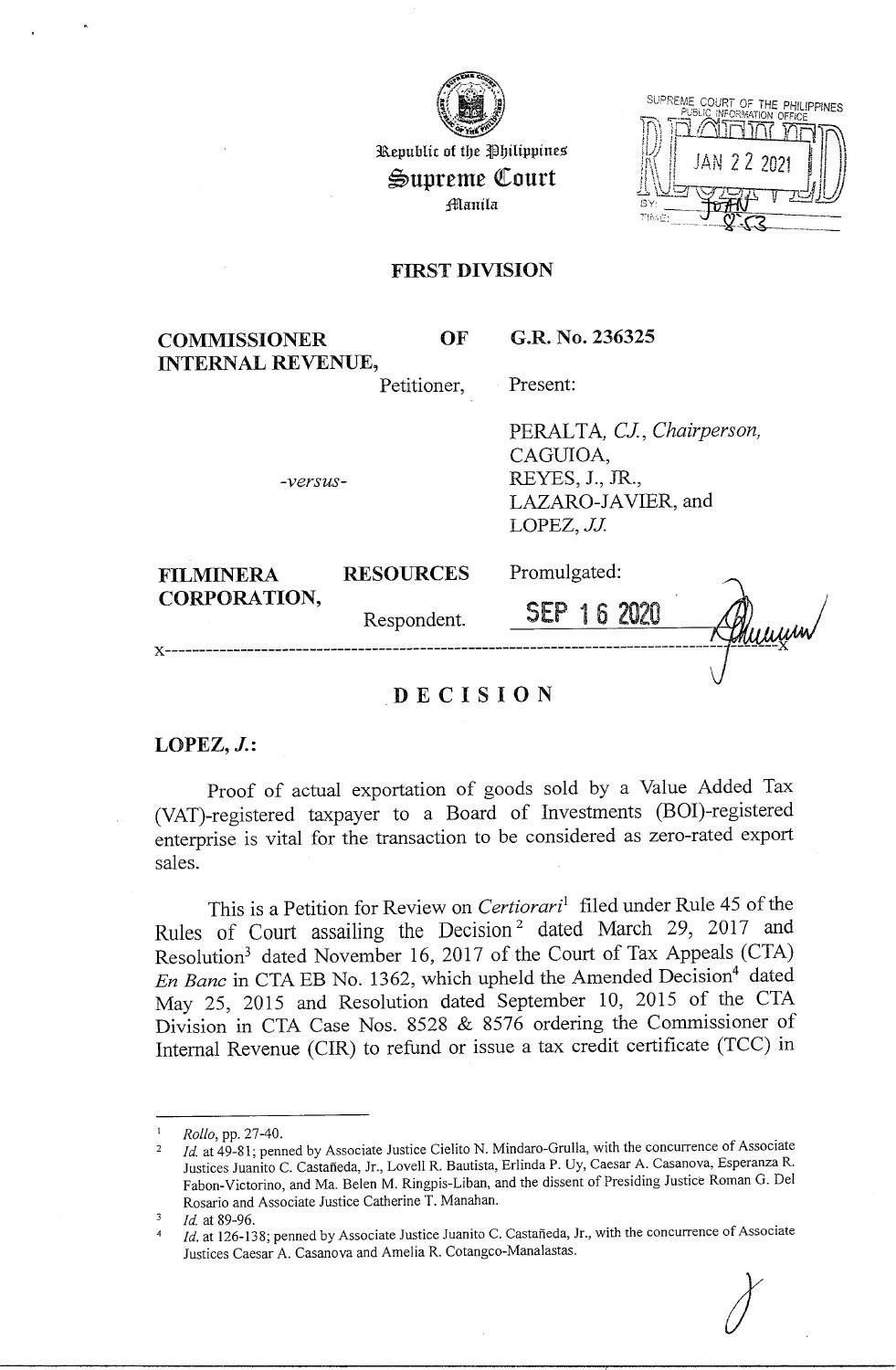*I* 

favor of Filminera Resources Corporation (Filminera Resources) in the amount of  $P111,579,541.76$ .

## **ANTECEDENTS**

On July 5, 2007, Filminera Resources and Philippine Gold Processing and Refining Corporation (PGPRC), a domestic corporation registered with the BOI, entered into an Ore Sales and Purchase Agreement.<sup>5</sup> For the third and fourth quarters of the fiscal year (FY) ending June 30, 2010, Filminera Resources' sales were all made to PGPRC.<sup>6</sup>

On March 30, 2012 and June 29, 2012, Filminera Resources filed its amended quarterly VAT returns for the third and fourth quarters, respectively.<sup>7</sup> On the same dates, Filminera Resources filed administrative claims for refund or issuance of TCC of its unutilized input VAT attributable to its zero-rated sales for the third and fourth quarters.

Thereafter, on August 16, 2012 and November 23, 2012, Filminera Resources filed separate petitions for review before the CTA, which were docketed as CTA Case No. 8528 and CTA Case No. 8576.8 The CIR filed his answer in CTA Case No. 8528 on October 23, 2012,<sup>9</sup> and in CTA Case No. 8576 on December 12, 2012.<sup>10</sup> The two cases were consolidated,<sup>11</sup> and thereafter, trial on the merits ensued.

On September 25, 2014, the CTA Division denied Filminera Resources' petitions on the ground of insufficiency of evidence.<sup>12</sup> The CTA Division held that Filminera Resources failed to prove that its sales to PGPRC during the third and fourth quarters of FY 2010 qualify as export sales subject to the zero percent (0%) rate under Section  $106(A)(2)(a)(5)^{13}$ of the 1997 National Internal Revenue Code,<sup>14</sup> as amended by Republic Act

<sup>13</sup> SECTION 106. *Value-added Tax on Sale of Goods or Properties.* --(A) Rate and Base of Tax.  $-x \times x$ 

#### xxxx

(2) The following sales by VAT-registered persons shall be subject to zero percent (0%) rate: (a) Export Sales.  $-$  The term "export sales" means:

#### **xxxx**

- (5) Those considered export sales under Executive Order No. 226, otherwise known as the "Omnibus Investment Code of 1987[,"] and other special laws.<br>Republic Act (RA) No. 8424, December 11, 1997.
- 

*<sup>5</sup>*Id. at 98. 6 *Id.* at 135.

*Id.* 

<sup>8</sup>*Rollo,* p. 99.

 $\frac{9}{10}$  *Id.* at 104.<br>  $\frac{10}{11}$  *Id.* at 118

<sup>&</sup>lt;sup>11</sup> *Id.* at 118.<br><sup>12</sup> *Id.* at 97-125. The dispositive portion of the Decision reads:

**WHEREFORE,** premises considered, the instant Petition for Review is hereby **DENIED** for insufficiency of evidence.<br>SO ORDERED. Id. at 124. (Emphasis in the original.)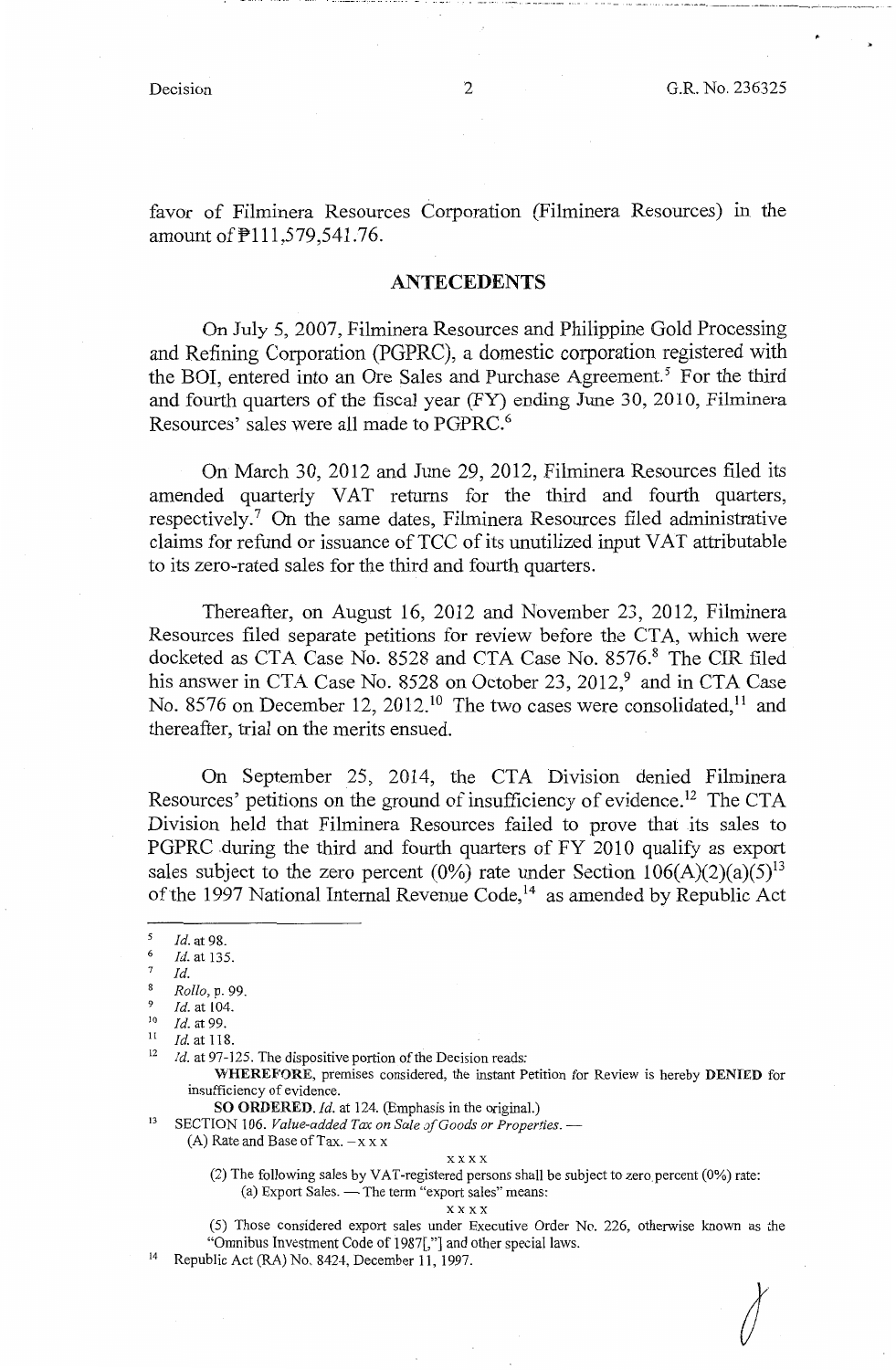$\chi$ 

No. 9337 (1997 NIRC), and Section 4.106-5( $\hat{a}$ )(5)<sup>15</sup> of Revenue Regulations (RR) No. 16-2005. <sup>16</sup>

Filminera Resources sought reconsideration and submitted a certified true copy of BOI Certification dated January  $27$ ,  $2010^{17}$  to establish that PGPRC was a BOI-registered enterprise that exported its total sales volume from July 1, 2009 to June 30, 2010. The CIR counter-argued that the BOI Certification failed to prove that all of PGPRC's products from January 1, 2010 to June 30, 2010 were actually exported.

On May 25, 2015, the CTA Division amended its Decision<sup>18</sup> on petitioner's motion for reconsideration dated September 25, 2014. Considering that the validity period of the BOI Certification covered the period subject of the claims for refund, the CTA Division concluded that Filminera Resources' sales were zero-rated, yiz.:

**WHEREFORE,** [Filminera Resources'] **Motion for Reconsideration of the Decision dated 25 September 2014** is **PARTIALLY GRANTED.** Accordingly, the assailed Decision promulgated on September 25, 2014 is hereby **AMENDED** to read as follows:

**"WHEREFORE,** premises considered, the instant Petitions for Review are **PARTIALLY GRANTED.** Accordingly, [the CIR] is **ORDERED TO REFUND OR ISSUE** A **TAX CREDIT CERTIFICATE** in favor of [Filminera Resources] in the amount of P111,579,541.76, representing [Filminera Resources'] unutilized input VAT attributable to its zero-rated sales for the third and fourth quarters of FY ending June 30,  $2010."$ 

 $\mathbf{x} \ge \mathbf{x} \ge \mathbf{x}$ 

xxxx

<sup>&</sup>lt;sup>15</sup> SECTION 4.106-5. Zero-Rated Sales of Goods or Properties. - A zero-rated sale of goods or properties (by a VAT-registered person) is a taxable transaction for VAT purposes, but shall not result in any output tax. However, the input tax on purchases of goods, properties or services, related to such zero-rated sale, shall be available as tax credit or refund in accordance with these Regulations.

The following sales by VAT-registered persons shall be subject to zero percent (0%) rate:

<sup>(</sup>a) Export sales. - "*Export Sales*" shall mean:

<sup>(5)</sup> Transactions considered export sales under Executive Order No. 226, otherwise known as the Omnibus Investments Code of 1987, and other special laws.

For purposes of zero-rating, the export sales of registered export traders shall include commission income. The exportation of goods on consignment shall not be deemed export sales until the export products consigned are in fact sold by the consignee; and Provided, finally, that sales of goods, properties or services made by a VAT-registered supplier to a **BO I-registered manufacturer/producer whose products are 100% exported are considered export sales. A certification to this effect must be issued by the Board of Investment (BOI) which shall be good for one year unless subsequently re-issued by the BOI.** (Emphasis supplied.)

<sup>&</sup>lt;sup>16</sup> Consolidated Value-Added Tax Regulations of 2005, September 1, 2005.

<sup>17</sup>*Rollo,* pp. 128 and 131. 18 *Supra* note 4.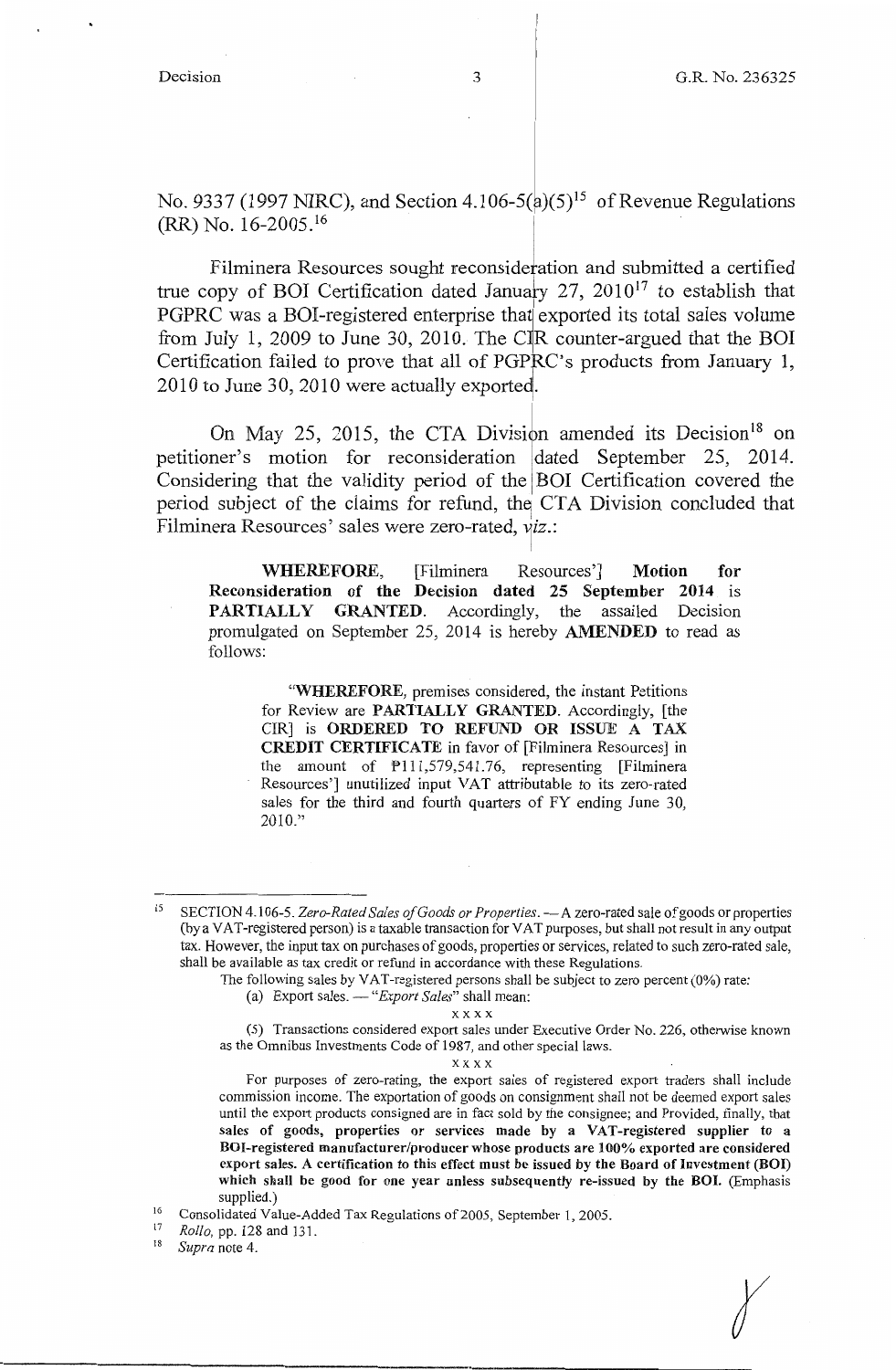## **SO ORDERED.**<sup>19</sup> (Emphasis in the original.)

The CIR's motion for reconsideration was denied on September 10, 2015.20 Hence, the CIR elevated the case to the CTA *En Banc.* 

On March 29, 2017, the CTA *En Banc* dismissed the petition for lack of merit.21 On reconsideration, the CIR insisted that the BOI Certification was not sufficient to support Filminera Resources' claim for refund because there must be proof of actual exportation of PGPRC's products.22 Besides, the BOI Certification was a forgotten evidence, which was not presented during the trial.

On November 16, 2017, the CTA *En Banc* denied the CIR's motion and ruled:23

xx x, with the formal offer and admission into evidence of the BOI Certification that PGPRC exported 100% of its total sales volume, [Filminera Resources'] sales thus qualify for VAT zero-rating under the law.

**WHEREFORE,** premises considered, the [CIR]'s Motion for Reconsideration is hereby **DENIED** for lack of merit.

**SO ORDERED.<sup>24</sup>**(Emphasis in the original.)

Hence, the CIR filed the instant petition before this Court.

The CIR maintains that the BOI Certification dated January 27, 2010 does not satisfy the conditions imposed by law and the rules for the sales made to PGPRC be considered as zero-rated sales. The certification merely provides that the period covered is from January 1 to December 31, 2009, and does not state that PGPRC exported 100% of its products from January 1 to June 30, 2010, which are the period subject of the claims for refund. Further, it was impossible for the BOI to certify that PGPRC exported its entire products from January 1 to June 30, 2010 because the certification was issued only on January 27, 2010. Lastly, the extension of the certification's validity period until December 31, 2010 was intended to give taxpayers an extended period to avail of the benefits of zero-rating.

*I* 

---· ·- -- .. -- ------ .. ·-····-·-··-·-··-- -· - ·---- ----· ····----·- ----··-----· -- --- ·-·· - --- -· ----------------- --·- -------·· - -- -·----------- ..

<sup>&</sup>lt;sup>19</sup> *Rollo*, pp. 136-137<br><sup>20</sup> *Id.* at 50.<br><sup>21</sup> Supra note 2. The 4

Supra note 2. The dispositive portion of the Decision reads:

**WHEREFORE,** premises considered, the instant Petition for Review is hereby **DISMISSED** for lack of merit.

**SO ORDERED.** *Rollo,* p. 80. (Emphasis in the original.) 22 *Rollo,* pp. 89-90.

<sup>23</sup>*Supra* note 3. 24 *Rollo,* p. 95.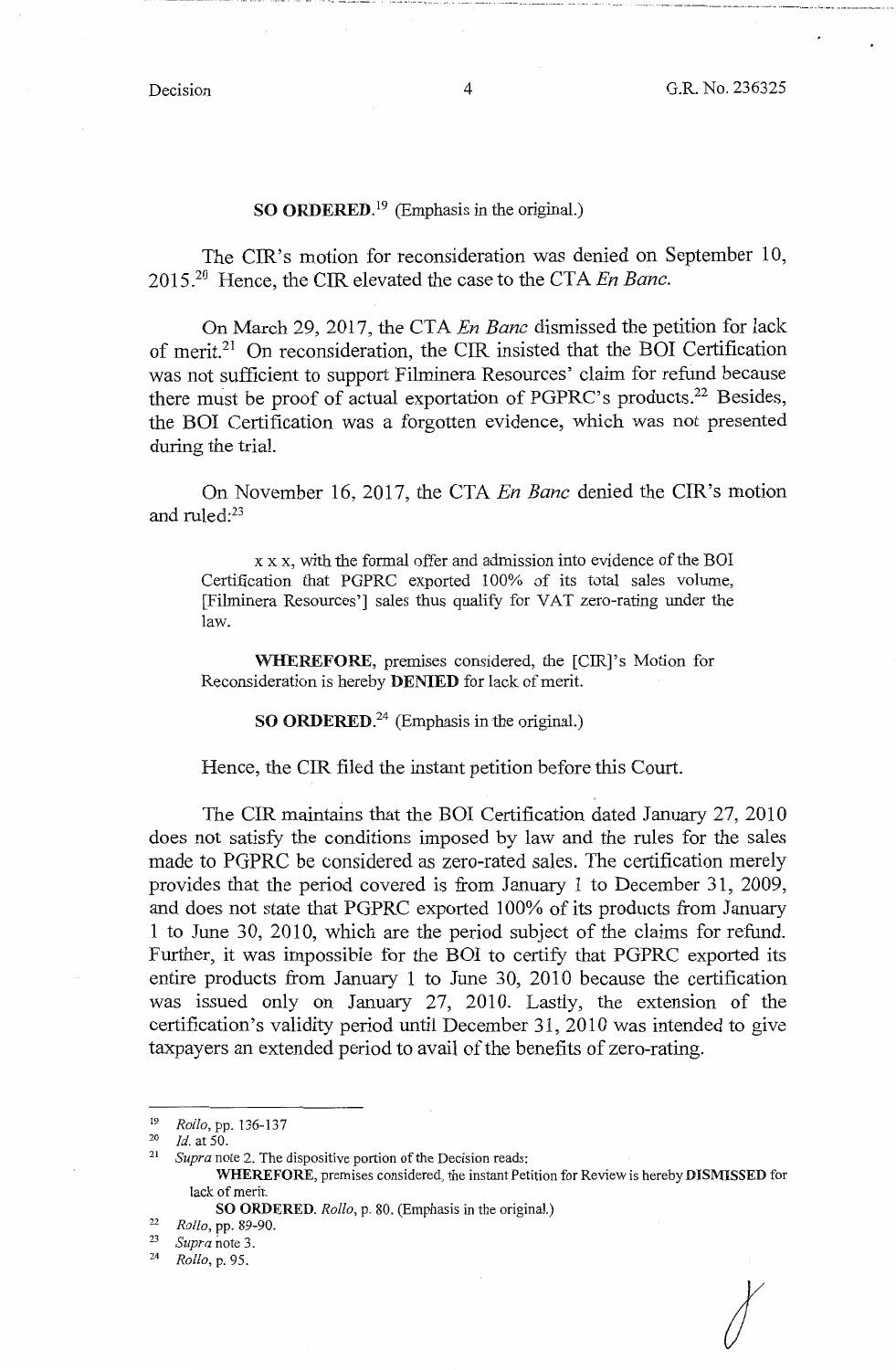In compliance with this Court's Resolution<sup>25</sup> dated June 18, 2018, Filminera Resources filed its Comment<sup>26</sup> on October 23, 2018, after requesting for two extensions.<sup>27</sup>

Filminera Resources counters that the petition should be dismissed outright for failure to conform to the prescribed format in violation of Section  $4^{28}$  Rule 45 of the Rules of Court. Filminera Resources avers that its copy of the petition was not accompanied by any copy of the CTA *En Bane's* assailed Decision and Resolution, as well as material portions of the records as would support the petition. Further, the petition raises a question of fact which is beyond the ambit of a Rule 45 petition. In any case, Filminera Resources posits that the CTA *En Banc* did not err in concluding that its sales for the third and fourth quarters of FY 2010 were zero-rated.

In his Reply,<sup>29</sup> the CIR claims that a copy of the petition served to Filminera Resources had the attachments required by the Rules of Court. Also, what the petition seeks to correct is the CTA *En Banc*'s wrongful appreciation of the BOI Certification as sufficient compliance with one of the conditions imposed by law and the rules for the transaction to be considered export sales. This is a question of law and not a question of fact.

## **RULING**

The petition is meritorious.

Procedurally, Section  $4<sup>30</sup>$  Rule 45 of the Rules of Court requires the CIR to attach all material portions of the record as would support the allegations in the petition. Here, the petition was accompanied by duplicate original of the CTA *En Banc's* Decision<sup>31</sup> dated March 29, 2017 and certified true copy of the Resolution<sup>32</sup> dated November 16, 2017. The CIR, however, did not attach a copy of the BOI Certification dated January 27, 2010, which

<sup>&</sup>lt;sup>25</sup> *Id.* at 180A-180B.<br><sup>26</sup> *Id.* at 198-209.<br><sup>27</sup> *Id.* at 186-189, 192-195.<br><sup>28</sup> Section 4. *Contents of petition*. — The petition shall be filed in eighteen (18) copies, with the original copy intended for the court being indicated as such by the petitioner and shall (a) state the full name of the appealing party as the petitioner and the adverse party as respondent, without impleading the lower courts or judges thereof either as petitioners or respondents; (b) indicate the material dates showing when notice of the judgment or final order or resolution subject thereof was received, when a motion for new trial or reconsideration, if any, was filed and when notice of the denial thereof was received; (c) set forth concisely a statement of the matters involved, and the reasons or arguments relied on for the allowance of the petition; (d) be accompanied by a clearly legible duplicate original, or a certified true copy of the judgment or final order or resolution certified by the clerk of court of the court a quo and the requisite number of plain copies thereof, and such material portions of the record as would support the petition; and (e) contain a sworn certification against forum shopping as provided in the last paragraph of section

<sup>2,</sup> Rule 42. 29 *Rollo,* pp. 219-224. 30 *Supra.* 

<sup>31</sup>*Rollo,* pp. 49-81. 32 *Id* at 89-96.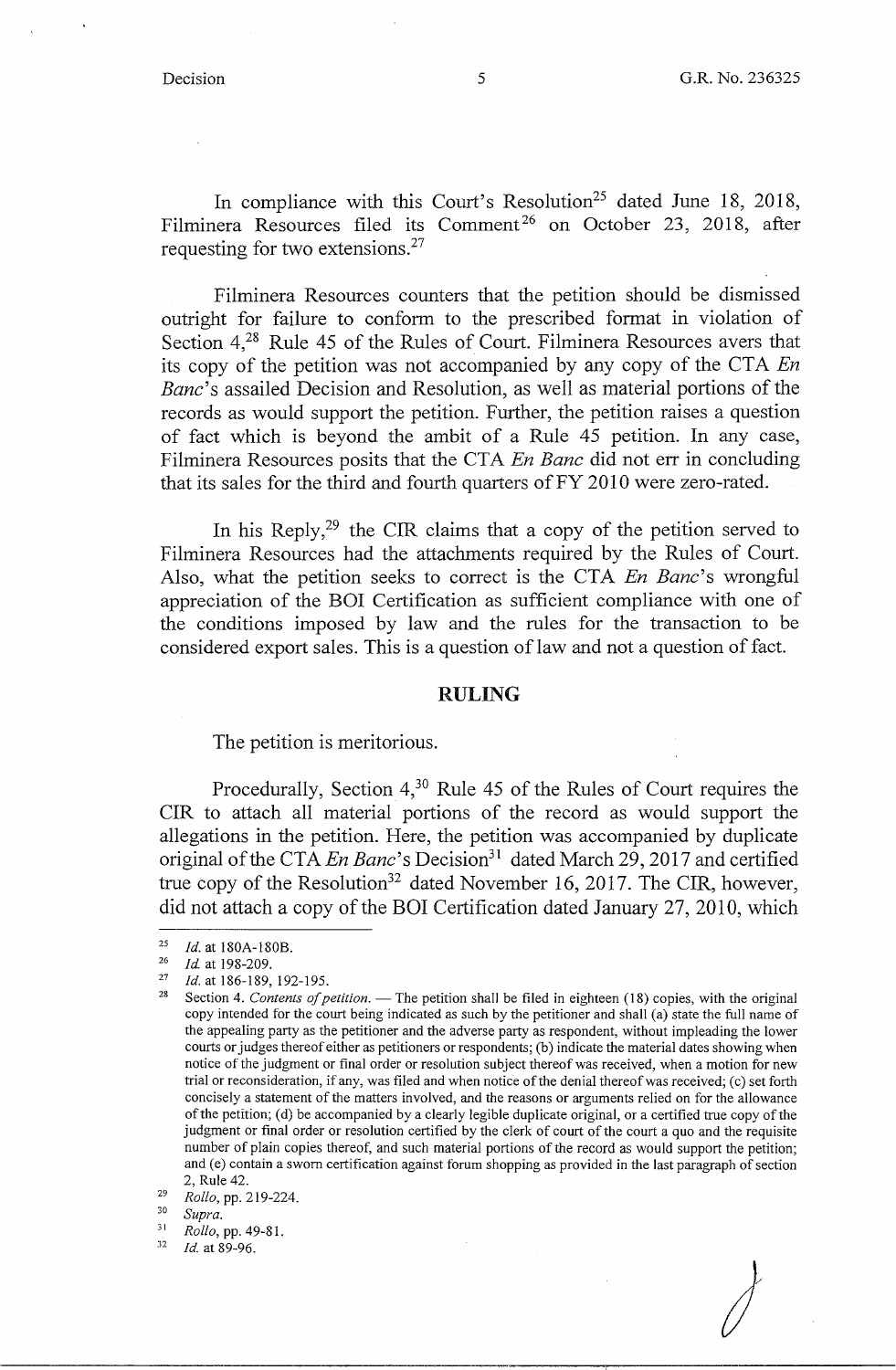$\chi$ 

.. ·- ------------·· -·--·-··-·--· ··--····-------.J----

was the basis of the CTA in granting refund to Filminera Resources. Undoubtedly, the BOI Certification is a material portion of the records that should be attached to the petition.

Nonetheless, the BOI Certification was reproduced in the Dissenting Opinion33 of Presiding Justice Del Rosario to the Decision dated March 29, 2017. The CIR attached to the petition duplicate original of the dissenting opinion.<sup>34</sup>

In *Cusi-Hernandez v. Sps. Diaz*,<sup>35</sup> we held that "[t]he fact that no certified true copy of the Contract to Sell was attached to the Petition before the CA did not weaken the petitioner's case."36 Based on *Cadayona v. Court of Appeals,* 37 not all of the supporting papers accompanying the petition should be certified true copies. In that case, the documents attached by the petitioner consisted only of the original duplicate copies of the assailed Decisions and Orders of the lower court but the contract to sell was not annexed. Since the Metropolitan Trial Court Decision attached to the petition reproduced *verbatim* the contract to sell and a certified true copy of the contract was also attached to the motion for reconsideration, we declared that there was substantial compliance with the rules. $38$ 

Thus, by attaching to the petition a duplicate original of the Dissenting Opinion which reproduced *verbatim* the BOI Certification, the CIR, at the

<sup>33</sup> See *id.* at 83-84.<br> *Id.* at 82-85.<br>
390 Phil. 1245 (2000), cited in *Attillov. Bombay*, 404 Phil. 179, 188 (2001).<br> *Id.* at 1251.<br>
381 Phil. 619 (2000). Relevant portion of the decision reads: "Section 6 of Rule 1 s "shall be liberally construed in order to promote their objective of securing a just, speedy and inexpensive disposition of every action and proceeding." In line with this guideline, **we do not construe the above-quoted section as imposing the requirement that all supporting papers accompanying the petition should be certified true copies.** A comparison of this provision with the counterpart provision **in** Rule 42 (governing petitions for review from the RTC to the CA) would show that under the latter, only the judgments or final orders of the lower courts need be certified true copies or duplicate originals. Also under Rule 45 of the Rules of Court (governing Appeals by *Certiorari* to the Supreme Court), only the judgment or final order or resolution accompanying the petition must be a clearly legible duplicate original or a certified true copy thereof certified by the clerk of court of the court a quo. Even under Rule 65 governing *certiorari* and prohibition, petitions need be accompanied by certified true copies of the questioned judgment, it being sufficient that copies of all other relevant documents should accompany the petition. Numerous resolutions issued by this Court emphasize that **in appeals by**  *certiorari* **under Rules 45 and original civil actions for** *certiorari* **under Rule 65 in relation to Rules 46 and 56, what is required to be a certified true copy is the copy of the questioned judgment, final order or resolution. No plausible reason suggests itself why a different treatment,** *i.e.* **a stricter requirement, should be given to petitions under Rule 43, which governs appeals from the Court of Tax Appeals and quasi-judicial agencies to the Court of Appeals.** None could have been intended by the framers of the Rules. A contrary ruling would be too harsh and would not promote the underlying objective of securing a just, speedy and inexpensive disposition of every action and proceeding. It must be conceded that obtaining certified true copies necessary entails additional expenses that will make litigation more onerous to the litigants. Moreover, certified true copies are not easily procurable and party litigants must wait for a period of time before the certified true copies are released. At any rate, the entire records of the case will eventually be elevated to the appellate court." *Id.* at 626-627. (Emphasis supplied.)<br><sup>38</sup> *Id.* at 627.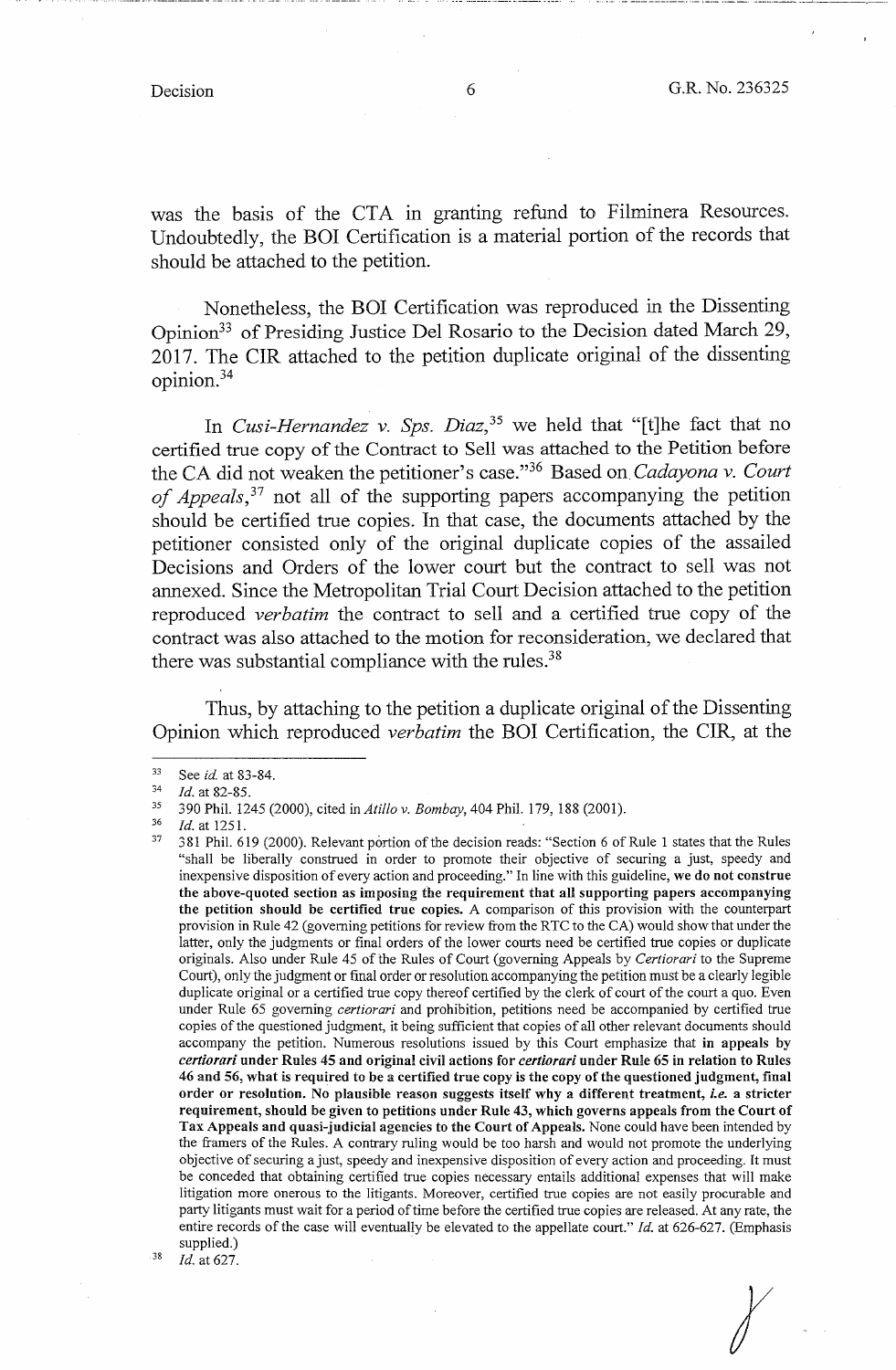very least, substantially complied with the requirements embodied in Rule 45 of the Rules of Court. We have consistently held that a strict and rigid application of rules that would result in technicalities that tend to frustrate rather than promote substantial justice must be avoided,  $39$  as in this case.

## *The issue raised before this Court is a question of law.*

It is well-settled that only questions of law may be raised in a Petition for Review on *Certiorari* under Rule 45 of the Rules of Court. Questions of fact are generally proscribed. As applied to claims for refund of taxes, a question of law may be distinguished from a question of fact, as follows:

x x x the proper interpretation of the provisions on tax refund that *does not* call for an examination of the probative value of the evidence presented by the parties-litigants is a question of law. Conversely, it may be said that if the appeal essentially calls for the re-examination of the probative value of the evidence presented by the appellant, the same raises a *question of fact. Often repeated is the distinction that there is a question of law in a given case when doubt or difference arises as to what the law is on a certain state of facts; there is a question of fact when doubt or difference arises as to the truth or falsehood of alleged facts.40* (Italics supplied.)

The CIR asserts that the BOI Certification issued on January 27, 2010 merely established that PGPRC exported 100% of its products for the period from January 1 to December 31, 2009. It does not prove that PGPRC similarly exported its entire products during the period subject of the claims for refund - the third and fourth quarters of  $FY$  2010 or from January 1 to June 30, 2010. The BOI Certification, therefore, does not satisfy one of the conditions imposed under the 1997 NIRC that the BOI-registered buyer exported 100% of its products. Also, the extension of the validity period of the certification until December 31, 2010 is intended to give the seller-taxpayer an extended period to avail of the benefits of zero-rating and does not apply to subsequent sales not identified in the certification.

Essentially, the issue is whether the sales made to PGPRC for the third and fourth quarters of the FY ending June 30, 2010 are zero-rated export sales based on the certification issued by the BOI on January 27, 2010. This is a question of law which does not burden the Court to examine the probative value of the BOI Certification presented. The petition mainly requires us to determine the scope of the BOI Certification and the period

<sup>39</sup>*Cusi-Hernandez v. Sps. Diaz, supra* note 35 at 1252. See also Spouses *Spouses Lanaria v. Planta,* 563 Phil. 400, 416 (2007).

<sup>4</sup> ° *Fortune Tobacco Corp. v. Commissioner of Internal Revenue,* 762 Phil. 450, 460 (2015).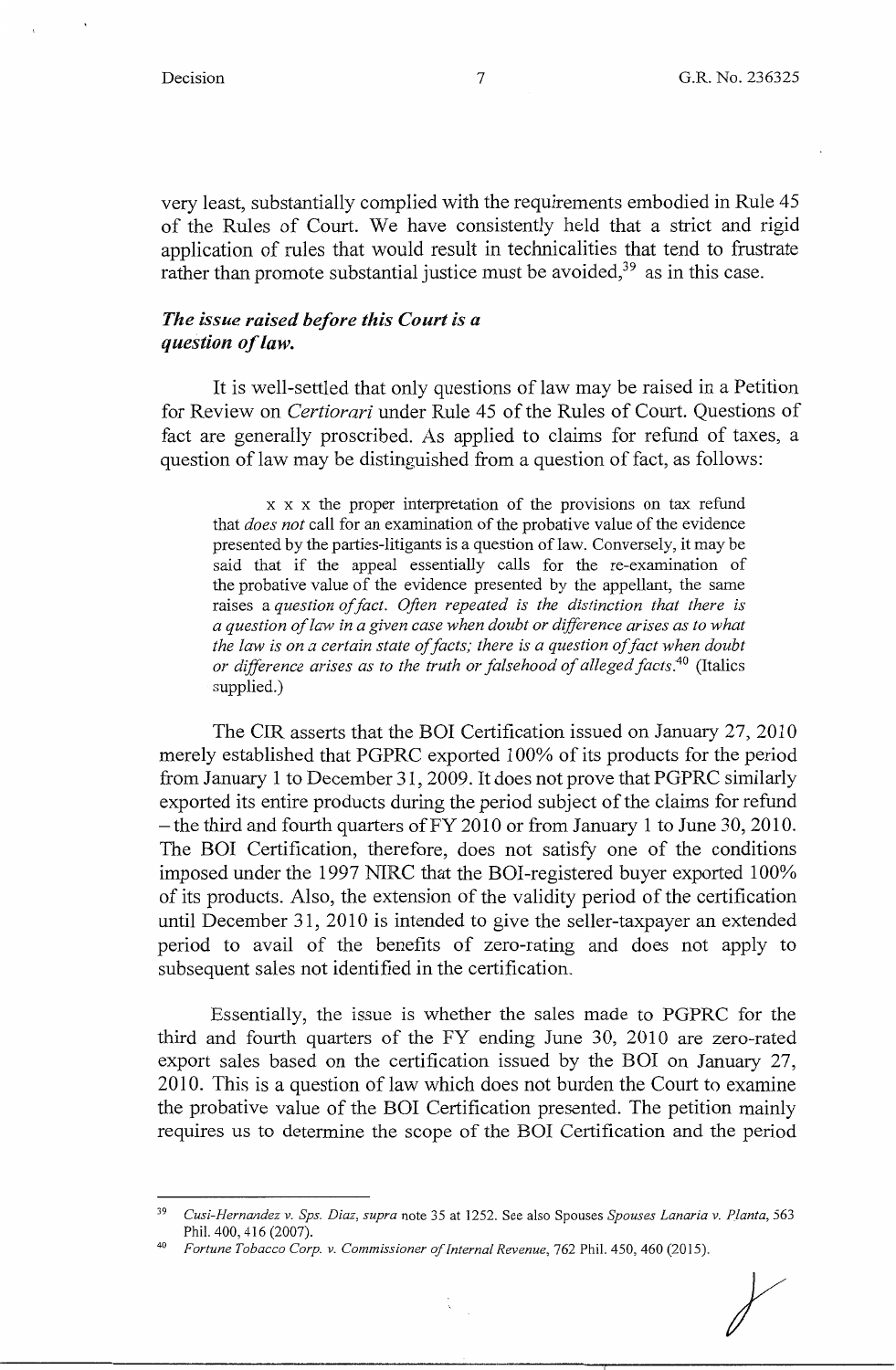when PGPRC exported 100% of its products. These are questions well within the bounds of a Rule 45 Petition.

*The sales made to PGPRC during the third and fourth quarters of FY 2010 do not qualify for zero-rating; Filminera Resources is not entitled to a refund or credit of input VAT attributable to such sales.* 

"Export sales" is defined in Executive Order No.  $226<sup>41</sup>$  as "the Philippine port F.O.B. value x x x of export products exported directly by a registered export producer or the net selling price of export product sold by a registered export producer to another export producer, or to an export trader that subsequently exports the same: Provided, That sales of export products to another producer or to an export trader shall only be deemed export sales when *actually exported* by the latter  $x \times x$ .<sup>142</sup>

The foregoing export sales was included in the list of sales subject to the zero percent rate under Section  $106(A)(2)(a)(5)$  of the 1997 NIRC:

SECTION 106. Value-added Tax on Sale of Goods or Properties. -

(A) *Rate and Base of Tax.*  $-x x x$ 

xxxx

(2) The following sales by VAT-registered persons shall be subject to zero percent (0%) rate:

(a) *Export Sales.* - The term 'export sales' means:

## **xxxx**

(5) **Those considered export sales under Executive Order No. 226,** otherwise known as the Omnibus Investment Code of 1987, and other special laws xx x. (Emphasis supplied.)

The tax treatment of export sales is based on the Cross Border Doctrine and Destination Principle of the Philippine VAT system. Under the Destination Principle, goods and services are taxed only in the country where these are consumed.<sup>43</sup> In this regard, the Cross Border Doctrine mandates that no VAT shall be imposed to form part of the cost of goods destined for

<sup>&</sup>lt;sup>41</sup> THE OMNIBUS INVESTMENTS CODE OF 1987, July 16, 1987.<br><sup>42</sup> See Executive Order No. 226, Article 23.<br><sup>43</sup> *Atlas Consolidated Mining and Dev't Corp. v. Commissioner of Internal Revenue*, 551 Phil. 519, 544 (2007), citing *Commissioner of Internal Revenue v. Seagate Technology (Phils.),* 491 Phil. 317 (2005).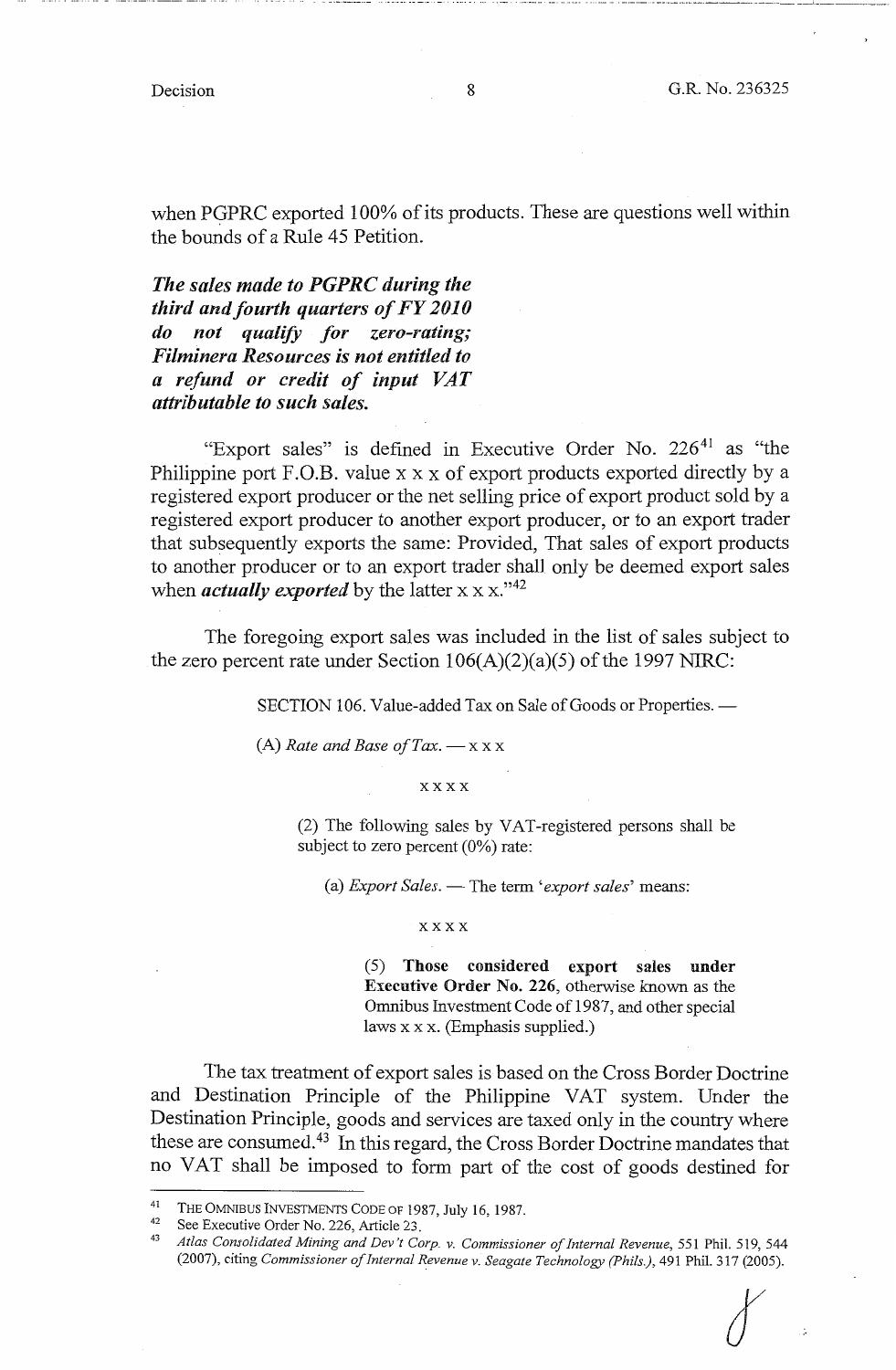consumption outside the territorial border of the taxing authority. 44 Hence, actual export of goods and services from the Philippines to a foreign country must be free of VAT; while, those destined for use or consumption within the Philippines shall be imposed with VAT. Plainly, sales of export products to another producer or to an export trader are subject to zero percent rate provided the export products are actually exported and consumed in a foreign country.

In Revenue Memorandum Circular No. 74-99,<sup>45</sup> the Bureau of Internal Revenue (BIR) clarified that sales made to PEZA-registered enterprises qualify for zero-rating pursuant to the cross-border doctrine. The ECOZONE46 is treated as a separate customs territory such that the buyer is treated as an importer and is imposed the corresponding import taxes and customs duties on his purchase of products from within the ECOZONE. While ECOZONE enterprises are not necessarily manufacturer-exporters of products, taken as a whole, all their integrated activities eventually translate into manufactured products which are either actually exported to foreign countries, in which case, no VAT shall form part of the export price; or actually sold to buyers from the customs territory, in which case, the regular VAT shall be paid by the buyers.

The BIR similarly applied the cross-border doctrine to sales made by VAT-registered suppliers to BOI-registered enterprises whose products are l 00% exported. Section 2 of Revenue Memorandum Order (RMO) No. 09-00 $47$  states:

SECTION 2. Rationale. - In Revenue Memorandum Circular No. 74-99, xx x it has been clarified that sales of goods, property and services made by VAT-registered suppliers to PEZA-registered enterprises shall qualify for zero-rating pursuant to the provisions of Section  $106(A)(2)(a)(5)$ of the National Internal Revenue Code of 1997, in relation to Section 23 of R.A. No. 7916 (the PEZA Law) and Article 77 (2) of Executive Order No. 226 (the Omnibus Investments Code of 1987). **This treatment is anchored on the "Cross Border Doctrine" of the VAT System, which in essence means that no value-added tax shall form part of the cost component of products which are destined for consumption outside of the territorial border of the Philippines. This principle is achieved through the application of VAT zero-rating products exported from the Philippines to foreign countries.** Furthermore, Article 25 of the Omnibus Investments Code provides, among others, that products sold "to bonded manufacturing



*I* 

<sup>44</sup> *Atlas Consolidated Mining and Dev 't Corp. v. Commissioner of Internal Revenue, id.* 

<sup>45</sup> Tax Treatment of Sales of Goods, Properties and Services Made by a Supplier from the Customs Territory to a PEZA Registered Enterprise, and Sale Transactions Made by PEZA Registered Enterprises

Within and Without the ECOZONE, October 15, 1999.<br><sup>46</sup> The ECOZONES are selected areas with highly developed or which have the potential to be developed into agro-industrial, industrial tourist/recreational, commercial, banking, investment and financial centers. See Sec. 4(a), RA No. 7916.<br><sup>47</sup> Tax Treatment of Sales of Goods, Properties and Services Made by VAT-registered Suppliers to

BOI-registered Manufacturers-Exporters With 100% Export Sales, February 2, 2000.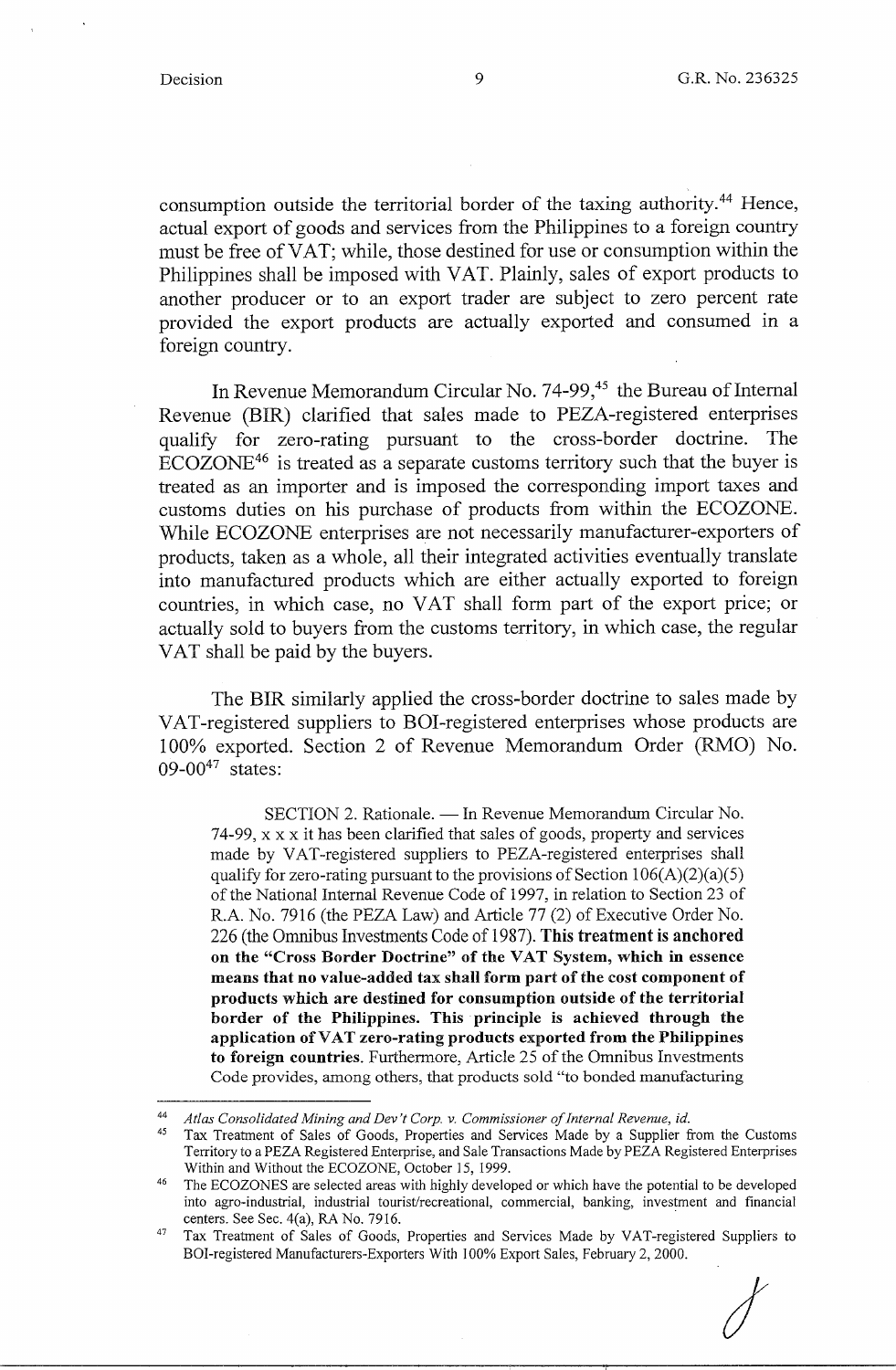warehouses of export-oriented manufacturers shall be considered "constructively exported" while Section 106(A)(2)(a)(5) NIRC of 1997, provides for the **application of zero rating to "those considered export sales under Executive Order No. 226, otherwise known as the Omnibus Investment Code of 1987, and other special laws."** 

**The rationale of RMC 74-99 may also find application to sales made by VAT registered suppliers to ROI-registered enterprises whose manufactured products are 100% exported to foreign countries and therefore said sales can likewise be accorded automatic zero-rating treatment.** (Emphases supplied.)

To qualify for VAT zero-rating, Section 3 of RMO No. 09-00<sup>48</sup> requires compliance with the following conditions:

SECTION 3. *Sales of goods, properties or services made by a VAT-registered supplier to a BOI registered exporter shall be accorded automatic zero-rating, i.e., without necessity of applying for and securing approval of the application for zero-rating as provided in Revenue Regulations No. 7-95, subject to the following conditions:* 

(1) The supplier must be VAT-registered,

- (2) The BOI-registered buyer must likewise be VAT-registered;
- (3) The buyer must be a BOI-registered manufacturer/producer whose products are 100% exported. For this purpose a Certification to this effect must be issued by the Board of Investments (BOI) and which certification shall be good for one year unless subsequently re-issued by the BOI;
- (4) The BOI-registered buyer shall furnish each of its suppliers with a copy of the aforementioned BOI Certification which shall serve as authority for the supplier to avail of the benefits of zero-rating for its sales to said BOI-registered buyers; and
- (5) The VAT-registered supplier shall issue for each sale to BOI-registered manufacturer/exporters a duly-registered VAT invoice with the words "zero-rated" stamped thereon in compliance with Sec. 4.108-1(5) of RR 7-95. The supplier must likewise indicate in the VAT invoice the name and BOI-registry number of the buyer.

In 2005, the BIR issued RR No. 16-2005, or the Consolidated VAT Regulations of 2005. Section 4.106-5(a)(5) classified sales to BOI-registered entities as zero-rated export sales, *viz.:* 

SECTION 4.106-5. Zero-Rated Sales of Goods or Properties. --- A zero-rated sale of goods or properties (by a VAT-registered person) is a

<sup>48</sup>*Id.*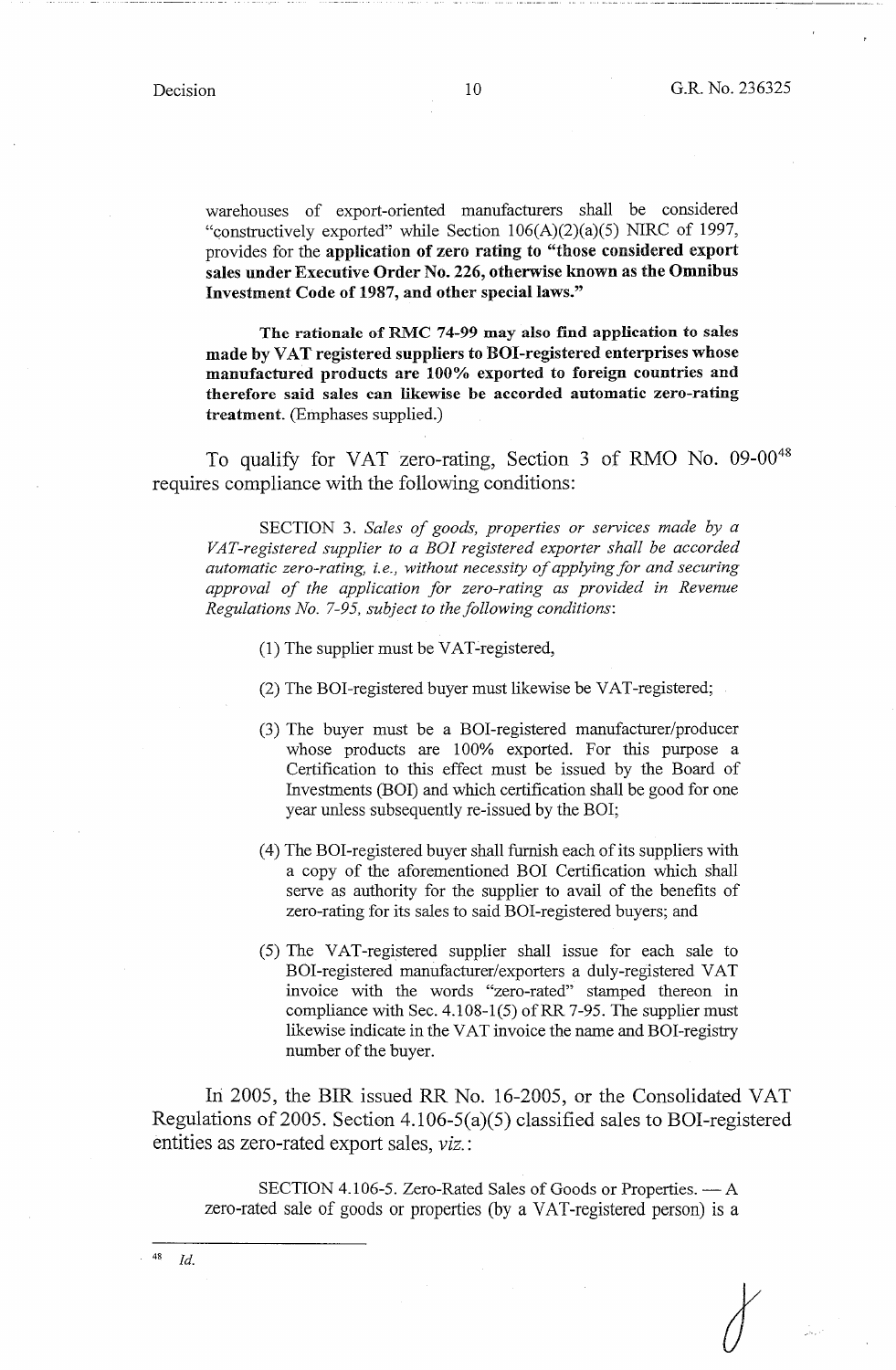$\frac{1}{2}$ 

taxable transaction for VAT purposes, but shall not result in any output tax. However, **the input tax on purchases of goods, properties or services, related to such zero-rated sale, shall be available as tax credit or refund in accordance with these Regulations.** 

The following sales by VAT-registered persons shall be subject to zero percent (0%) rate:

(a) Export sales.  $-$  "Export Sales" shall mean:

#### xxxx

**(5) Transactions considered export sales under Executive Order**  No. **226, otherwise known as the Omnibus Investments Code of 1987, and other special laws.** 

#### xxxx

For purposes of zero-rating, the export sales of registered export traders shall include commission income. The exportation of goods on consignment shall not be deemed export sales until the export products consigned are in fact sold by the consignee; and Provided, finally, that **sales of goods, properties or services made by a VAT-registered supplier to a BOI-registered manufacturer/producer whose products are 100% exported are considered export sales. A certification to this effect must**  be issued by the Board of Investment (BOI) which shall be good for one year unless subsequently re-issued by the BOI. (Emphasis supplied.)

Accordingly, sales made to a BOI-registered buyer are export sales subject to the zero percent rate if the following conditions are met: (I) the buyer is a BOI-registered manufacturer/producer; (2) the buyer's products are 100% exported; and (3) the BOI certified that the buyer exported 100% of its products. For this purpose, the BOI Certification is vital for the seller-taxpayer to avail of the benefits of zero-rating. The certification is evidence that the buyer exported its entire products and shall serve as authority for the seller to claim for refund or tax credit.

In the present case, the Certification issued by the BOI to PGPRC on January 27, 2010 reads:

RMO 9-2000/BOI-ID Certificate No. 2010-057 Date Filed: January 15, 2010 Appln. No.: 2010-Cl07

## CERTIFICATION

This is to certify that PHIL. GOLD PROCESSING & REFINING CORP. is registered with the BOARD of Investments (BOI) pursuant to Executive Order No. 226, otherwise known as the Omnibus Investments Code of 1987, with the following data: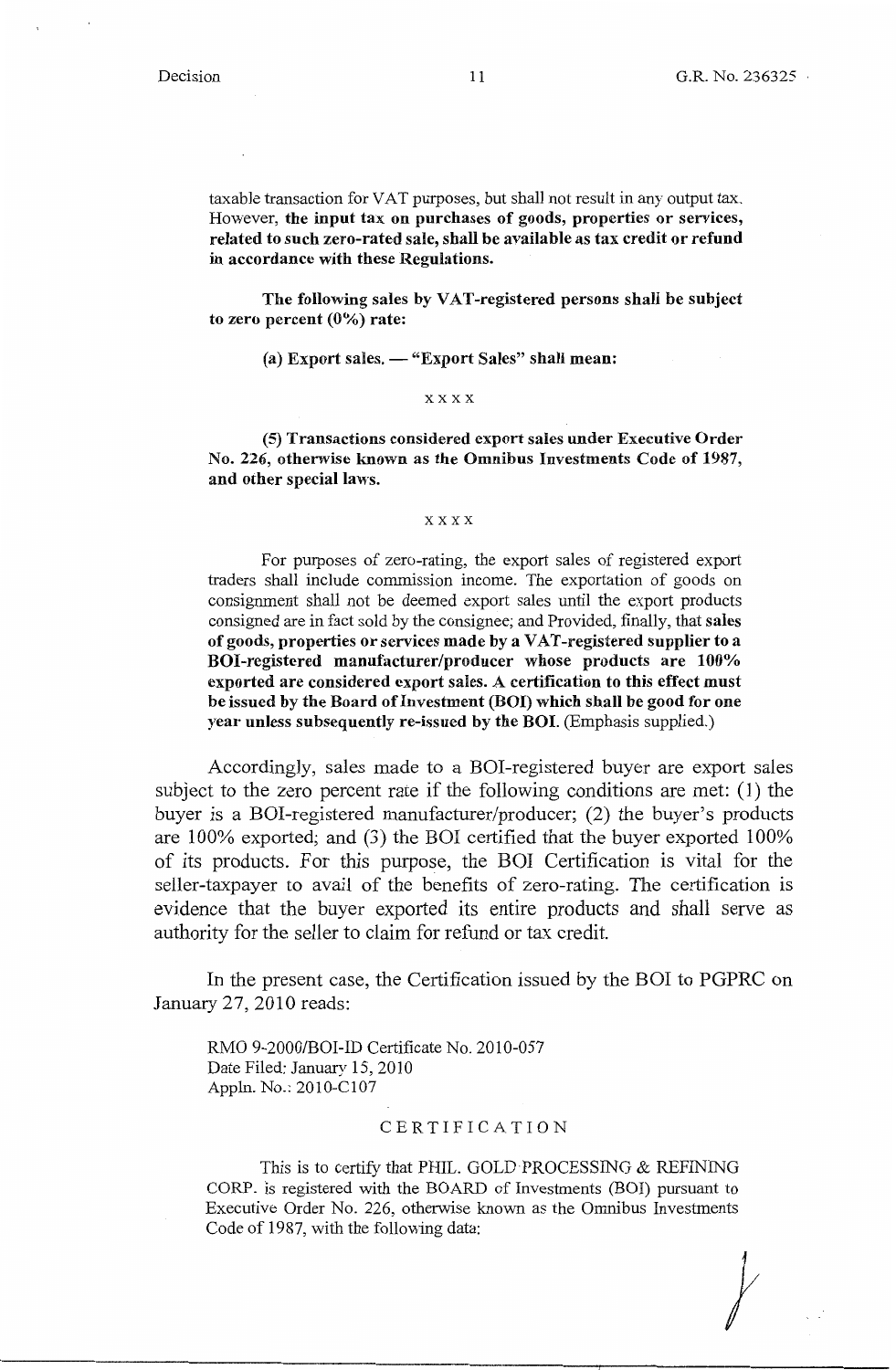···--'--·-·-·--· --···-- .

## xxxx

Information is hereby given that **the firm exported 100% of its total sales volume/value for the calendar year covering January 01 to December 31, 2009** based on the attached documents (Annexes B & C) submitted to the BOI, summarized as follows:

| TN                               | 233-903-100-000                 |
|----------------------------------|---------------------------------|
| Total Sales Volume/Value*        | 3,820,982.5 g / \$75,178,299.96 |
| Total Export Sales Volume/Value  | 3,820,982.5 g / \$75,178,299.96 |
| Direct Export Volume/Value       | 3,820,982.5 g / \$75,178,299.96 |
| Constructive Export Volume/Value | None                            |
| Indirect Export Volume/Value     | None                            |
| % of Export to Total Sales       | 100%                            |
| <b>Period Covered</b>            | CY January 01 to December       |
|                                  | 31, 2009                        |

\*subject to post audit in case of computational discrepancy

It is tmderstood that based on the affidavit executed by Phil. Processing & Refining Corp., attached as Annex "A[,"] all information provided therein are tme and correct, and any misrepresentation shall be a ground for cancellation of BOI registration without prejudice to the institution of criminal and civil actions that may be warranted under the premises.

This Certification is issued pursuant to the Guidelines on the issuance of BOI Certification per Revenue Memorandum Order No. 9-2000 entitled "Tax Treatment of Sales of Goods, Properties and Services made by VAT-registered Suppliers to BOI-registered Manufacturers-Exporters with 100% Export Sales" dated February 2, 2000.

**This Certification** is **valid from January 01 to December 31, 2010 unless sooner revoked by the BOI Governing Board** for any or all of the following grounds: (a) Failure of the herein registered enterprise to comply with any of its BOI registration terms, commitment, and conditions; (b) Failure to export 100% in any of the instances set forth in Section 2 of RMO No. 9-2000; (c) Submission of fraudulent documents; and (d) Failure to submit Audited Financial Statements, Annual Income Tax Return and Annual Report on Actual Operations.

Since the  $\lceil$  firm's accounting reporting period ends every 30<sup>th</sup> day of June, its succeeding application should be filed within fifteen (15) days from the end of the said fiscal year period in order that the BOI [C]ertification to be issued shall be valid for a period of one (1) year effective from the date of the start of the new fiscal year.

This Certification is issued in accordance to Section 3.3 of subject RMO No. 9-2000 on this 27<sup>th</sup> day of January 2010 at Makati City, Philippines, upon the request of the Phil. Gold Processing & Refining Corp., subject to the foregoing conditions.

(signed) LUCITA P. REYES

*t*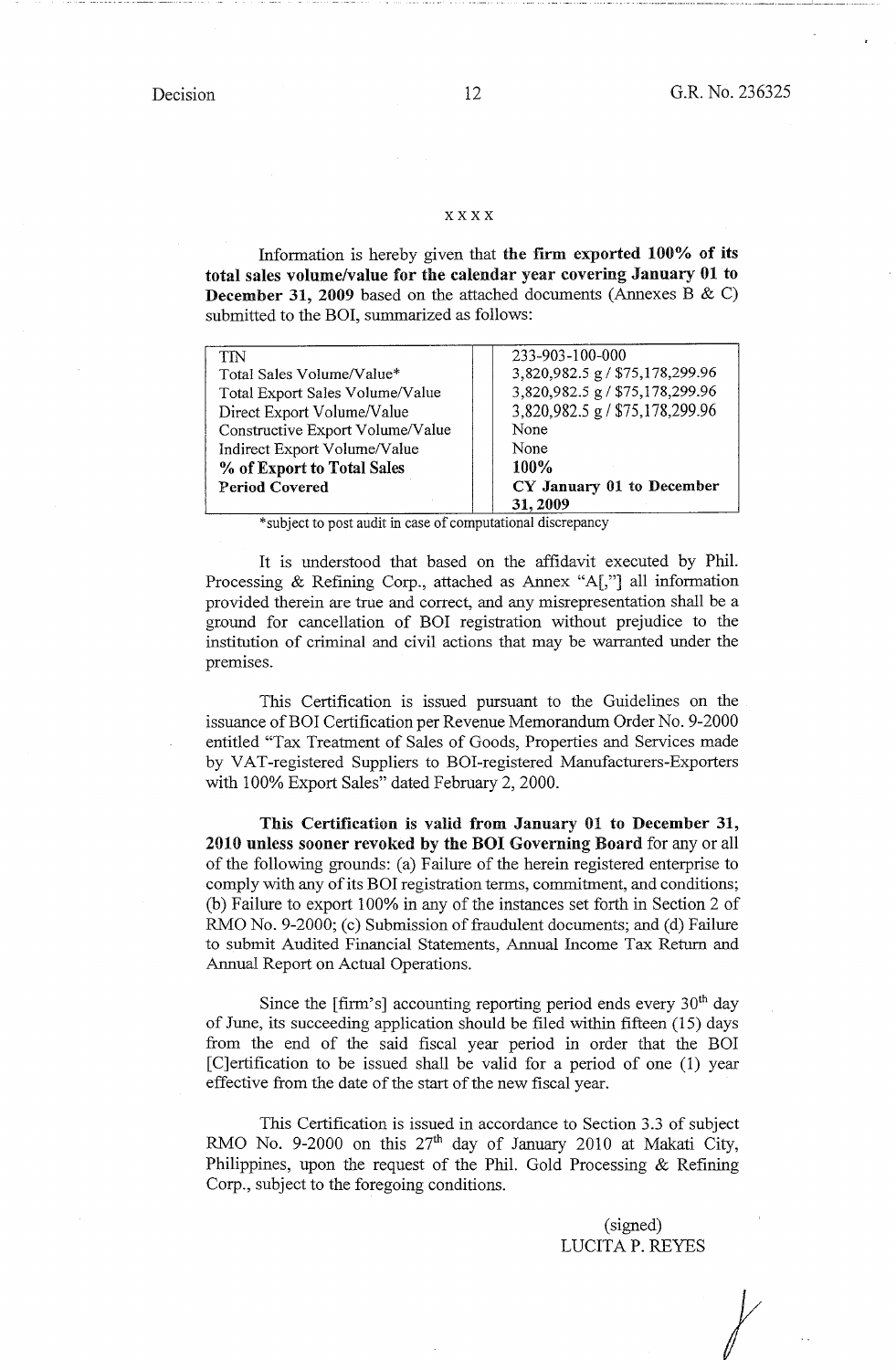Executive Director Project Assessment Group<sup>49</sup> (Emphasis supplied.)

The CTA *En Banc* noted that the certification was valid from January 1 to December 31, 2010. Considering that the period of the claim for refund (January 1 to June 30, 2010) was within the validity period of the certification, the CTA *En Banc* concluded that Filminera Resources' sales for the third and fourth quarters of FY 2010 were zero-rated.

We do not agree.

*First.* A plain reading of the certification shows that PGPRC exported a total of 3,820,982.5 grams, or 100% of its total sales volume/value, from **January 1 to December 31, 2009.** However, nothing in the certification shows that PGPRC similarly exported its entire products for the third and fourth quarters of FY 2010, or from **January 1 to June 30, 2010.** Without the certification from the BOI that the products sold to PGPRC during the third and fourth quarters of FY 2010 were *actually exported and consumed in a foreign country,* the sales cannot be considered export sales.

*Second.* The validity period of the BOI certification should not be confused with the period identified in the certification when the buyer actually exported 100% of its products. It must be remembered that taxpayers with zero-rated sales may claim a refund or tax credit for the VAT previously charged by the suppliers *(i.e.,* the input tax) because the sales had no output tax. However, to be entitled for the refund or tax credit, the taxpayer must not only prove the existence of zero-rated sales, but must also prove that the zero-rated sales were issued valid invoice or official receipts pursuant to Sections 113(A) and  $(B)$ ,<sup>50</sup> and 237<sup>51</sup> of the 1997 NIRC, in relation to Section

xxxx

(c) If the sale is subject to zero percent (0%) value-added tax, the term "zero-rated sale" shall be written or printed prominently on the invoice or receipt;

xxxx

<sup>51</sup> SEC. 237. *Issuance of Receipts or Sales or Commercial Invoices*. - All persons subject to an internal revenue tax shall, for each sale and transfer of merchandise or for services rendered valued at Twenty-five pesos (P25.00) or more, issue duly registered receipts or sale or commercial invoices, prepared at least in duplicate, showing the date of transaction, quantity, unit cost and description of

<sup>&</sup>lt;sup>49</sup> Rollo, pp. 83-84.<br><sup>50</sup> SEC. 113. *Invoicing and Accounting Requirements for VAT-Registered Persons.* --

<sup>(</sup>A) *Invoicing Requirements*. - A VAT-registered person shall issue:

<sup>(1)</sup> A VAT invoice for every sale, barter or exchange of goods or properties; and

<sup>(2)</sup> A VAT official receipt for every lease of goods or properties, and for every sale, barter or exchange of services.

<sup>(</sup>B) Information contained in the VAT Invoice or VAT Official Receipt. - The following information shall be indicated in the VAT invoice or VAT official receipt:

<sup>(1)</sup> A statement that the seller is a VAT-registered person, followed by his Taxpayer's Identification Number (TIN);

<sup>(2)</sup> The total amount which the purchaser pays or is obligated to pay to the seller with the indication that such amount includes the value-added tax: Provided, that: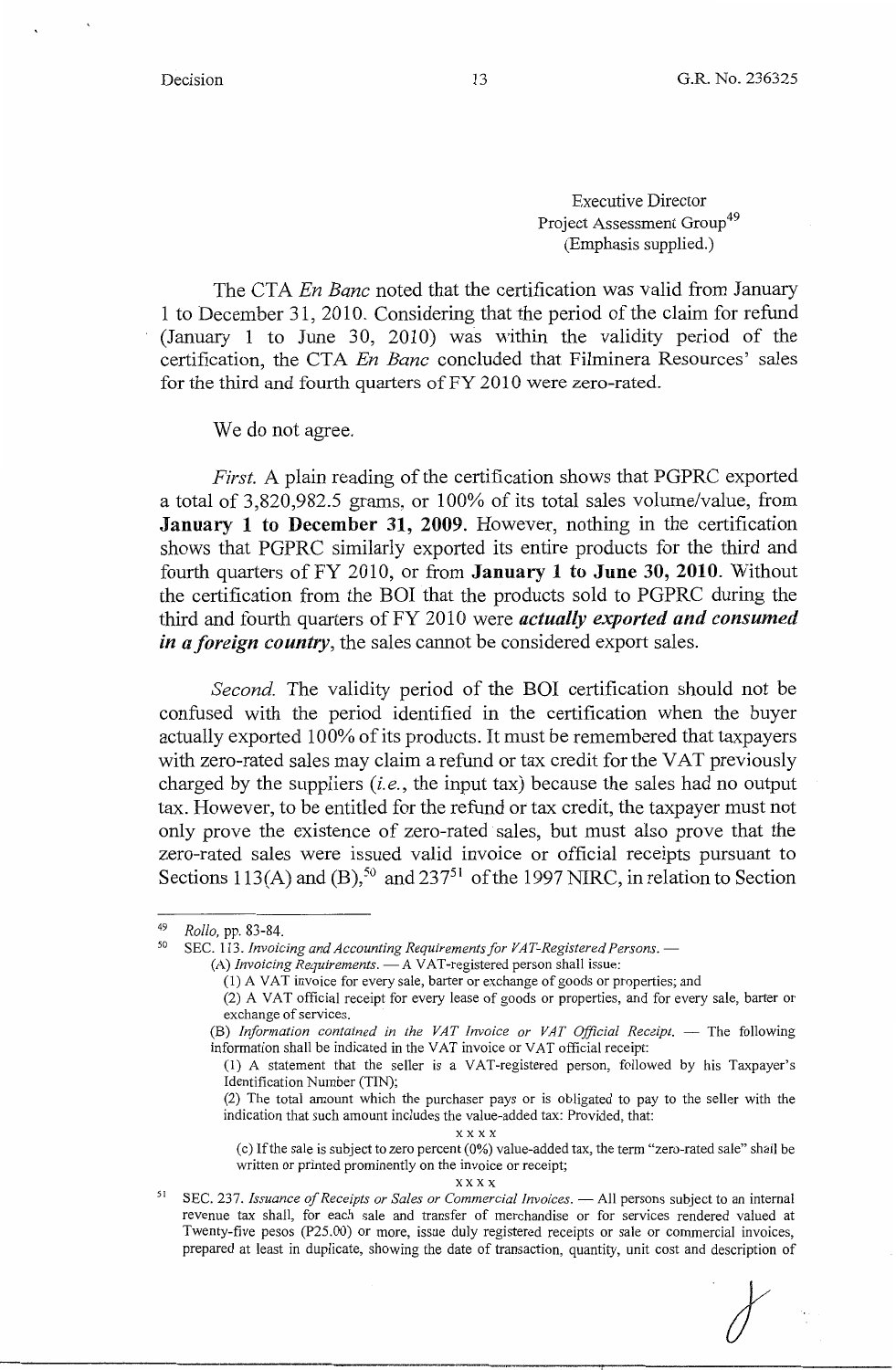- . - .. --- -- --------- - -·--··-- - -· --- --·--· ·-- .l \_\_ --------·--·

4.113-1(B)<sup>52</sup> of RR No. 16-2005.<sup>53</sup> In Revenue Memorandum Circular No.  $42-2003$ ,<sup>54</sup> the BIR clarified that if the claim for refund or tax credit is based on the existence of zero-rated sales by the taxpayer but it fails to comply with the invoicing requirements in the issuance of sales invoices, *e.g.* the term "zero-rated sale" shall be written or printed prominently on the invoice or receipt, the claim for refund or tax credit shall be denied.<sup>55</sup>

To ensure compliance with invoicing requirements, Section 3 ofRMO No. 09-00 requires the BOI-registered buyer to furnish its suppliers with a copy of the BOI Certification attesting that it exported 100% of its products. The certification having been issued by the BOI, there is a presumption that it was issued in the regular performance of official duties. Thus, the supplier can rely on the certification and accord zero-rating status to sales made to the BOI-registered buyer while the BOI certification is valid. Consequently, the seller would be able to comply with the invoicing requirements. The BOI-registered buyer must, however, *actually export* its products. To be sure, the certification contains a *proviso* that the attestation of 100% exportation by the BOI-registered buyer will be revoked in case of non-compliance with any of the specified grounds, particularly, the failure to export its entire products:

52 SECTION 4.113-1. *Invoicing Requirements.* -

xxxx

xxxx

(B) Information contained in VAT invoice or VAT official receipt. - The following information shall be indicated in VAT invoice or VAT official receipt:

(1) A statement that the seller is a VAT-registered person, followed by his TIN;

(2) The total amount which the purchaser pays or is obligated to pay to the seller with the indication that such amount includes the VAT; Provided, That:

xxxx

(c) If **the sale is subject to zero percent (0%) VAT, the term "zero-rated sale" shall be written or printed prominently on the invoice or receipt;** 

- xx xx. (Emphasis supplied.) 53 See *Western Mindanao Power Corp. v. Commissioner of Internal Revenue,* 687 Phil. 328 (2012); and *Microsoft Phils, Inc. v. Commissioner of Internal Revenue, 662 Phil. 762 (2011). See also J.R.A. Philippines, Inc. v. Commissioner of Internal Revenue, 716 Phil. 566 (2013).*
- Clarifying Certain Issues Raised Relative to the Processing of Claims for Value-Added Tax (VAT) Credit/Refund, Including Those Filed with the Tax and Revenue Group, One-Stop Shop Inter-Agency Tax Credit and Duty Drawback Center, Department of Finance (OSS) by Direct Exporters, July 15, 2003. 55 Revenue Memorandum Circular No. 42-2003; Q-13: Should penalty be imposed on TCC application for
- failure of claimant to comply with certain invoicing requirements, ([e.g.], sales invoices must bear the TIN of the seller)?

A-13: Failure by the supplier to comply with the invoicing requirements on the documents supporting the sale of goods and services will result to the disallowance of the claim for input tax by the purchaser-claimant.

If the claim for refund/TCC is based on the existence of zero-rated sales by the taxpayer but it fails to comply with the invoicing requirements in the issuance of sales invoices ( $[e.g.]$  failure to indicate the TIN), its claim for tax credit/refund of VAT on its purchases shall be denied considering that the invoice it is issuing to its customers does not depict its being a VAT-registered taxpayer whose sales are classified as zero-rated sales. x x x. (Emphasis supplied.)

merchandise or nature of service: *Provided, however,* That where the receipt is issued to cover payment made as rentals, commissions, compensation or fees, receipts or invoices shall be issued which shall show the name, business style, if any, and address of the purchaser, customer or client.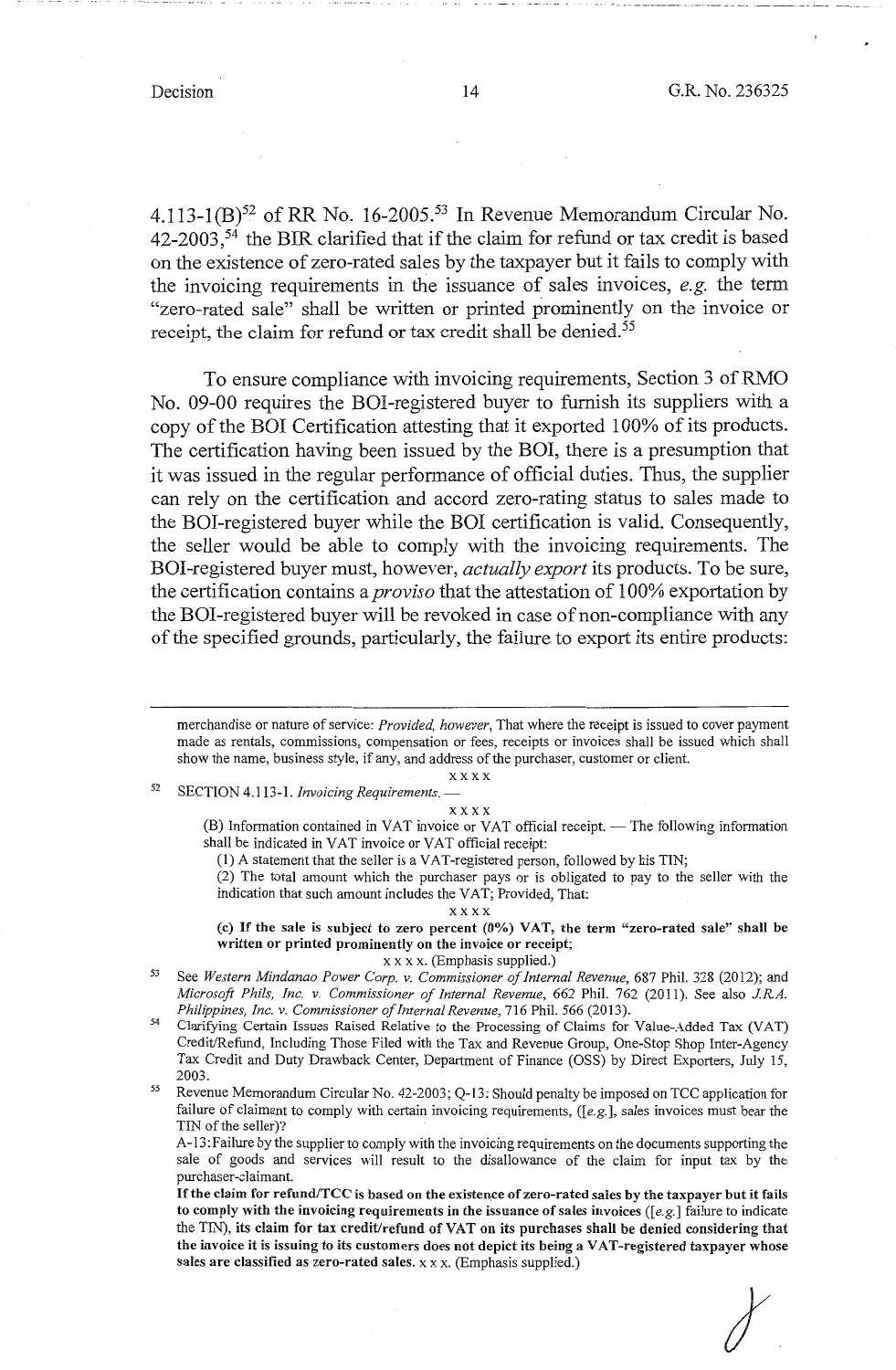**This Certification is valid from January 01 to December 31, 2010 unless sooner revoked by the BOI Governing Board for any or all of the following grounds:** (a) Failure of the herein registered enterprise to comply with any of its BOI registration terms, commitment, and conditions; (b) **Failure to export 100% in any of the instances set forth in Section 2 of RMO No. 9-2000;** (c) Submission of fraudulent documents; and (d) Failure to submit Audited Financial Statements, Annual Income Tax Return and Annual Report on Actual Operations.<sup>56</sup> (Emphasis supplied.)

Indeed, while the BOI certification allows the seller to accord VAT zero-rating status to sales made to the BOI-registered buyer during the extended period of the certification, this must be pre-empted by the condition that the BOI-registered buyer *actually and eventually exported* such products. This is consistent with the Cross Border Doctrine and Destination Principle of the Philippine VAT system. To hold otherwise would render nugatory the principle that goods are taxed only in the country where these are consumed and that no VAT shall form part of the cost of products which are destined for consumption outside of the territorial border of the Philippines.

*Third.* The validity period of the certification is intended to accord zero-rating status to sales made during the extended period, but not as proof that PGPRC exported its entire products during the same period. This is logical since the BOI can attest to the actual exportation only *after* the end of the taxable year. As in this case, the certification issued by the BOI on January 27, 2010 is not relevant for purposes of treating the sales made to PGPRC from January 1 to December 31, 2009 zero-rated. When the certification was issued on January 27, 2010, Filminera Resources had *already* classified its sales as zero-rated. Instead, the certification serves as authority for Filminera Resources to accord zero-rating status to sales made to PGPRC within one year from validity, or from **January 1 to December 31, 2010.** The BOI Certification is clear:

Since the  $\lceil$ firm's $\rceil$  accounting reporting period ends every 30<sup>th</sup> day of June, its succeeding application should be filed within fifteen (15) days from the end of the said fiscal year period **in order that the BOI Certification to be issued shall be valid for a period of one-(1) year effective from the date of the start of the new fiscal year.57** (Emphasis supplied.)

In order for the sales made to PGPRC during the third and fourth quarters of FY 2010 qualify as zero-rated sales, the BOI must still certify that PGPRC actually exported its entire product from January 1 to December 31, 2010. The BOI Certification dated January 27, 2010 failed to ascertain this fact.

56 *Supra* note 49.

<sup>57</sup>*Rollo,* p. 84.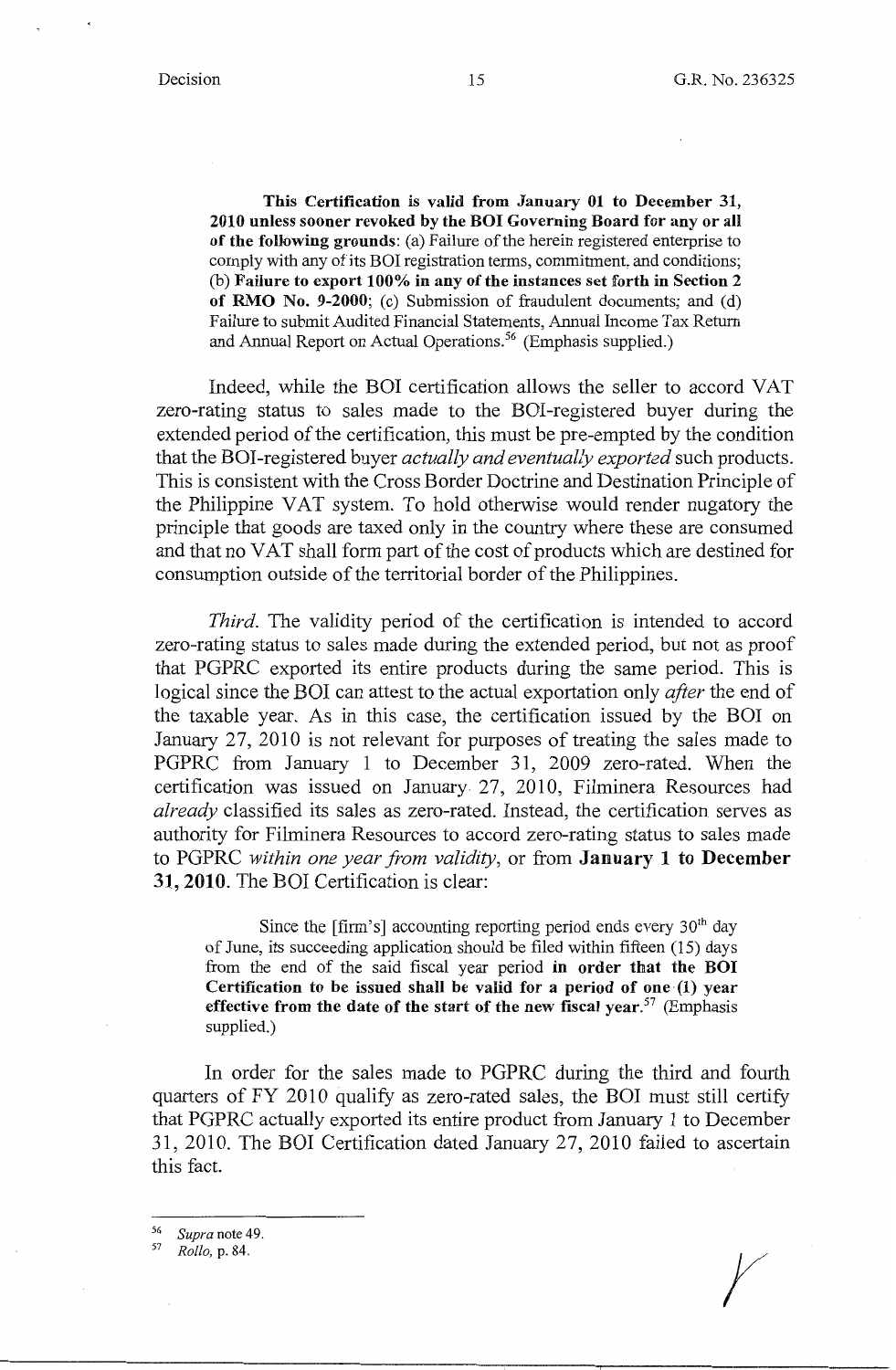\_\_\_\_\_\_\_\_\_\_\_\_ , \_\_\_ \_

*Fourth.* We stress that the taxpayer-claimant has the burden of proving the legal and factual bases of its claim for tax credit or refund.<sup>58</sup> After all, tax refunds partake the nature of exemption from taxation, and as such, must be looked upon with disfavor. It is regarded as in derogation of the sovereign authority, and should be construed in *strictissimi Juris* against the person or entity claiming the exemption. The taxpayer who claims for exemption must justify his claim by the clearest grant of organic or statute law and should not be permitted to stand on vague implications. The burden of proof rests upon the taxpayer to establish by sufficient and competent evidence its entitlement to a claim for refund.

Under Section  $112(A)^{59}$  of the 1997 NIRC, the seller may claim a refund or tax credit for the input VAT attributable to its zero-rated sales subject to the following conditions: (1) the taxpayer is VAT-registered; (2) the taxpayer is engaged in zero-rated or effectively zero-rated sales; (3) the claim must be filed within two years after the close of the taxable quarter when such sales were made; (4) the creditable input tax due or paid must be attributable to such sales, except the transitional input tax, to the extent that such input tax has not been applied against the output tax; and  $(5)$  in case of zero-rated sales under Section  $106(A)(2)(a)(1)$  and  $(2),<sup>60</sup>$  Section  $106(B)<sup>61</sup>$ 

(A) *Zero-Rated or Effectively Zero-Rated Sales.* - Any VAT-registered person, whose sales are zero-rated or effectively zero-rated may, within two (2) years after the close of the taxable quarter when the sales were made, apply for the issuance of a tax credit certificate or refund of creditable input tax due or paid attributable to such sales, except transitional input tax, to the extent that such input tax has not been applied against output tax: *Provided, however,* That in the case of zero-rated sales under Section 106 (A)(2)(a)(1), (2) and (B) and Section 108 (B)(1) and (2), the acceptable foreign currency exchange proceeds thereof had been duly accounted for in accordance with the rules and regulations of the Bangko Sentral ng Pilipinas (BSP): *Provided, farther,* That where the taxpayer is engaged in zero-rated or effectively zero-rated sale and also in taxable or exempt sale of goods or properties or services, and the amount of creditable input tax due or paid cannot be directly and entirely attributed to any one of the transactions, it shall be allocated proportionately on the basis of the volume of sales. SEC. 106. Value-Added Tax on Sale of Goods or Properties. —

(A) *Rate and Base of Tax.* -

### xxxx

(2) The following sales by VAT-registered persons shall be subject to zero percent (0%) rate: (a) Export Sales. - The term "export sales" means:

(1) The sale and actual shipment of goods from the Philippines to a foreign country, irrespective of any shipping arrangement that may be agreed upon which may influence or determine the transfer of ownership of the goods so exported and paid for in acceptable foreign currency or its equivalent in goods or services, and accounted for in accordance with the rules and regulations of the Bangko Sentral ng Pilipinas (BSP);

(2) Sale of raw materials or packaging materials to a nonresident buyer for delivery to a resident local export-oriented enterprise to be used in manufacturing, processing, packing or repacking in the Philippines of the said buyer's goods and paid for in acceptable foreign currency and accounted for in accordance with the rules and regulations of the Bangko Sentral ng Pilipinas (BSP);

xxxx. 61 SEC. 106. *Value-Added Tax on Sale of Goods or Properties.* -

#### xxxx

- (B) *Transactions Deemed Sale*. The following transactions shall be deemed sale:
- (1) Transfer, use or consumption not in the course of business of goods or properties originally intended for sale or for use in the course of business; *t*

<sup>&</sup>lt;sup>58</sup> *Atlas Consolidated Mining and Dev't Corp. v. Commissioner of Internal Revenue, supra* note 43 at 546.<br><sup>59</sup> Section 112. *Refunds or Tax Credits of Input Tax.* —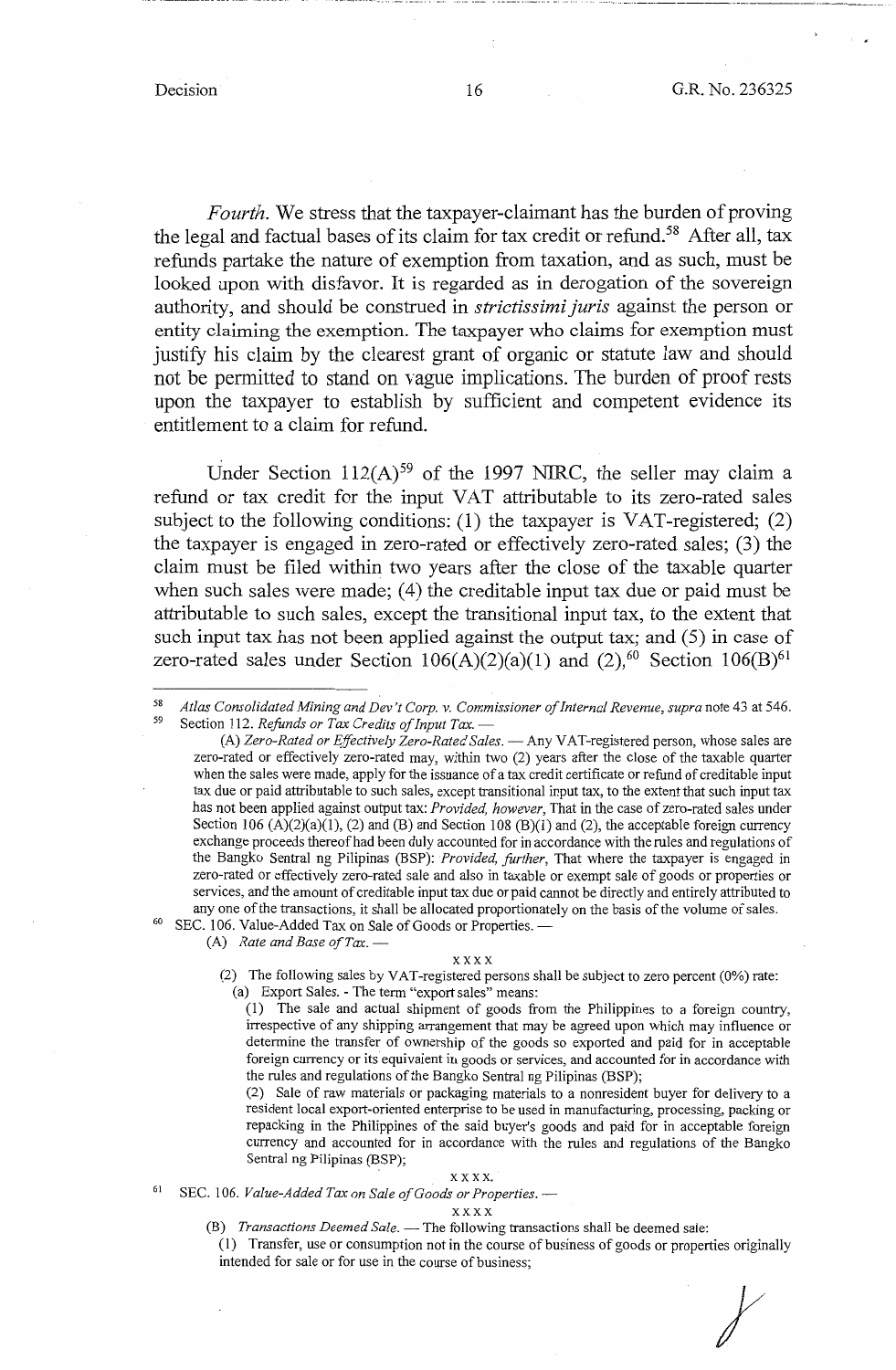and Section 108(B)(1) and  $(2)^{62}$  of the 1997 NIRC, the acceptable foreign currency exchange proceeds have been duly accounted for in accordance with *Bangko Sentral ng Pilipinas* rules and regulations.<sup>63</sup>

The first and third requisites have been established before the CTA. Filminera Resources is a VAT-registered taxpayer that filed administrative and judicial claims for refund within the period prescribed by law.<sup>64</sup> Meanwhile, the fifth requisite is not applicable.<sup>65</sup>

As for the second requisite, Filminera Resources failed to prove that its sales to PGPRC for the third and fourth quarters of FY 2010 are export sales. We reiterate that without the certification from the BOI attesting actual exportation by PGPRC of its entire products from January I to June 30, 2010, the sales made during that period are not zero-rated export sales. The second requisite not having been met, there is no need for us to discuss the fourth requirement.

In fine, Filminera Resources Corporation is not entitled to a refund or the issuance of tax credit certificate in the amount of  $P111,579,541.76$ , representing its unutilized input value-added tax attributable to zero-rated sales for the third and fourth quarters of the fiscal year ending June 30, 2010.

**FOR THESE REASONS,** the Petition for Review on *Certiorari* is **GRANTED.** The Decision dated March 29, 2017 and Resolution dated November 16, 2017 of the Court of Tax Appeals *En Banc* in CTA EB No. 1362 are **REVERSED.** Filminera Resources Corporation is not entitled to a refund or the issuance of a tax credit certificate in the amount of Pl 11,579,541.76.

(a) Shareholders or investors as share in the profits of the VAT-registered persons; or

- (3) Consignment of goods if actual sale is not made within sixty (60) days following the date such goods were consigned; and
- (4) Retirement from or cessation of business, with respect to inventories of taxable goods
- existing as of such retirement or cessation.<br><sup>62</sup> SEC. 108. *Value-added Tax on Sale of Services and Use or Lease of Properties.* —

xxxx

(B) Transactions Subject to Zero Percent (0%) Rate.  $- x x x$ 

(1) Processing, manufacturing or repacking goods for other persons doing business outside the Philippines which goods are subsequently exported, where the services are paid for in acceptable foreign currency and accounted for in accordance with the rules and regulations of the Bangko Sentral ng Pilipinas (BSP);

(2) Services other than those mentioned in the preceding paragraph, the consideration for which is paid for in acceptable foreign currency and accounted for in accordance with the rules and regulations of the Bangko Sentral ng Pilipinas (BSP);

xxxx. 63 *AT&T Communications Services Phils., Inc. v. Commissioner of Internal Revenue,* 640 Phil. 613,617 (2010), citing *Intel Technology Philippines, Inc. v. Commissioner of Internal Revenue,* 550 Phil. 751 (2007). 64 See *rollo,* pp. 74-75. 65 See *supra* notes 60, 61 and 62.

<sup>(2)</sup> Distribution or transfer to:

<sup>(</sup>b) Creditors in payment of debt;